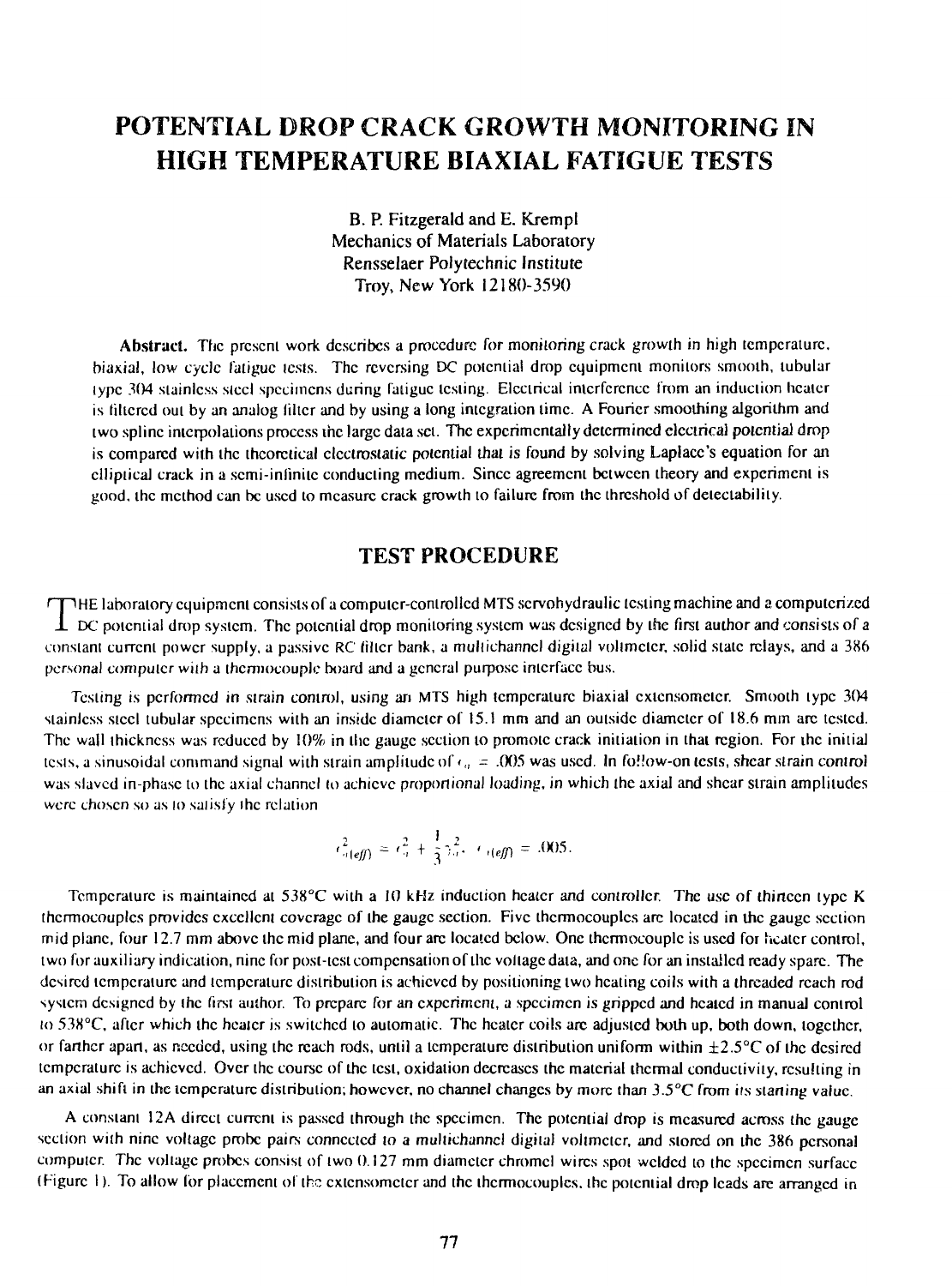three equally spaced groups of three. Electrical noise originating from the induction heater is largely eliminated by an RC filter bank and by using a long voltmeter integration time. Care is taken to electrically insulate the upper specimen grip from the load frame to eliminate DC current leakage. In order to compensate for the thermocouple potential arising from minor changes in gauge section temperature gradients, lhc current is reversed after every reading, using the solid state relays, and the voltages arc rcmcasurcd. This is called the reversing DC electrical potential drop method 11 ]. After reversing Ihe current, it is necessary to wait 0.5 s for the RC filler transient to decay before remcasuring the potential drop. Allowing time for passive filter decay and voltmeter integration, fou<sup>r</sup> seconds arc required to obtain the positive and negative voltage readings. Mechanical test data (axial load, torque, axial and shear strain, and command signal), the cycle count, elapsed time, and thermocouple channel readings are recorded in synchronization with the potential drops. Approximately five samples arc taken per cycle. To minimize the impact of aliasing on the data, the mechanical cycling frequency (0.04833 Hz) was selected so that the sampling frequandler icy (0.25 Hz) is not an exact multiple.



Figure 1: *View of potential drop leads and induction coil arrangement.*

To summarize, the data acquisition proceeds as follows: Mechanical data (load, strain, *etc.)* is read from the test controller and transferred to the 386 personal computer. The current is switched positive, il; • thermocouples arc read, and following a delay, the potential drops are read. The current is switched negative and following a delay, the potential drops are reread. This cycle repeats continuously. Figure 2 (next page) shows the relationship of the test equipment and instrumentation.

During the test, the load (or torque) is plotted on an x-y flatbed plotter, and the cyclic load amplitude is checked frequently for a decrease that would warn of a crack formation. In addition, potential drop readings arc displayed as they arc read and a rough plot of potential drop *vs.* time is maintained by hand and checked for suJdcn changes. Finally, without interrupting the test, the specimen surface is visually inspected for cracks every 30 minutes using a portable  $25 \times$  microscope. The test is stopped when a crack can be seen with the microscope, or with 'he unaided eye. However, the extensometer heat shield blocks complete visual coverage of the specimen surface. In all tests to date, Ihc crack had grown very long before it could be seen. After the test has completed, the specimen is removed from the testing machine, and the crack length, depth and location arc measured.

## DATA ANALYSIS

The potential drop dala consist of positive and nega'ivc values. By taking the difference between them, we compensate for changes in thermocouple cmf 's occurring in the potential drop leads. Also, a temperature correction is applied to compensate for specimen electrical resistivity changes due to temperature variation.

The voltage oscillates within a 150 $\mu$ V band (refer to subplot 1 of Figure 3). The periodic nature of the signal lends itself to standard signal processing methods |2|. First, we interpolate the dala with respect to time using the lew pass filter of Octken  $\{3\}$ , as shown in subplot 2 of Figure 3. Since we have sampled the signal at .25 Hz, which is well above the Nyquist frequency, the interpolation is accurate, and free of aliasing.

The signal oscillates within a 150 $\mu$ V range due to the cyclic specimen length change: In a cyclic test with a nonzero axial strain amplitude, the potential drop oscillates in phase with strain as a consequence of the standard resistance relation,  $R = \rho l/A$ , where *l* is the gauge length. The voltage oscillation dominates the signal, and makes the entire Fourier analysis possible, but is unrelated to crack size measurement, and musl be accounted for. If a crack is present,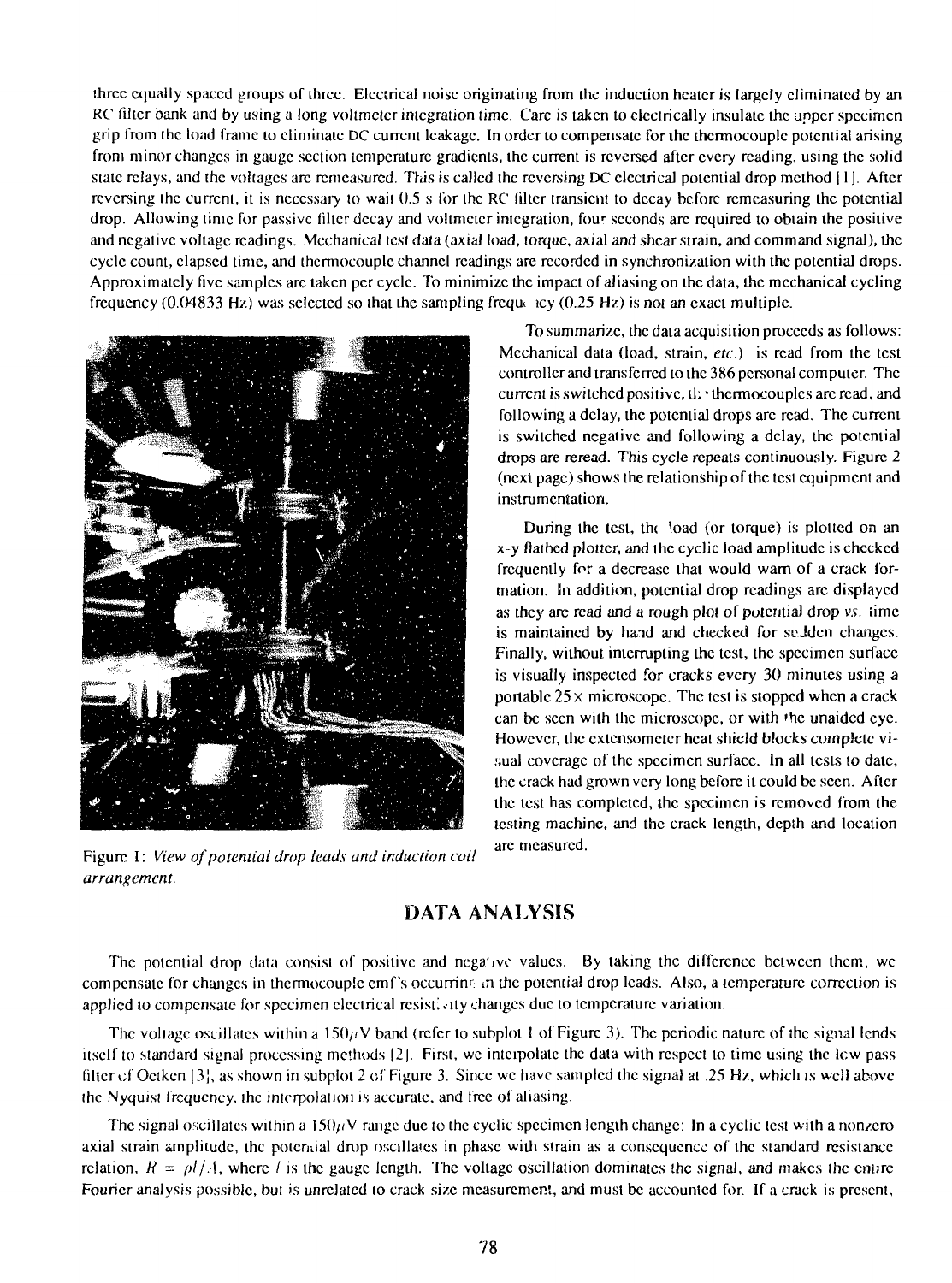(he maximum potential drop occurs at maximum crack extension; therefore we identify withing the interpolated data, the maximum pcr-cyclc potential drop. Four such maxima are shown in subplot 3 of Figure 3. The maximum per-cyele potential drop for an entire test is shown in subplot 4 of the same (igurc.

The per-cyclc potential drop maxima arc then interpolated with respect to time using a picccwisc cubic smoothing spline |4|. For a given voltmeter channel, the ratio of potential drop,  $\Phi(t)$  to the starting value,  $\Phi(0)$ , is given by  $\phi = \Phi(1)/\Phi(0)$ . and is shown plotted in subplot ! of Figure 4. The curves for the group of potential drop leads with the highest reading  $\phi$  (probes 7, 8, and 9 in this case) arc centered for clarily.

The  $\phi$  values are interpolated again, this time with respect to time  $(1)$  and circumferential angular position  $(\theta)$ , accounting for the unequal potcniial drop lead spacing. The two dimensional tensor product spline of dc Boor was used over a uniform output grid. The boundary conditions imposed on  $\phi(\theta, t)$  are:

$$
\phi(0, t) = \phi(2\pi, t),
$$

$$
\phi(\theta, 0) = \frac{d\phi}{dt}(\theta, 0) = 0.
$$

Initially, the potential drops measured on all channels remain nearly level, or rise together. The



#### rale of increase rises gradually, but uniformly. Figure 2: *Block diagram of test equipment.*

The uniform rise in poicniial drop may be due to the increased electrical resistance resulting from progressive surface oxidation ai high temperature. Other factors, including the dislocation density increase from hardening, the formation of many uniformly distributed small cracks, or other unknown chemical and physical changes also result in a uniform potential drop rise. Eventually, a crack grows large enough to be delected and ihc potential drop for the probe pair closest to the crack begins to rise faster than the others. However, the crack affects the potential drop far away, loo, and all potential drop readings increase faster as a result (refer to subplot 1 of Figure 4).

Clearly, we need a way to separate the local rise in  $\phi$  due to crack growth from the general rise in  $\phi$  which is affected by many factors in unknown proportion. Therefore, v~ subtract the lowest *o* from all ihc others. We define the incremental normalized potential drop at time *l* as,  $\phi_{\mu\nu}(\theta, l) = \phi(\theta, l) - \min(\phi(\theta, l))$ . A crack is "detectable" when a localized rise in  $\phi_{\mu\nu}$  is noticeable. As the crack grows, the  $\phi_{\mu\nu}$  curve around the crack broadens and grows higher (refer lo subplol 2 of Figure 4). The highest curve is centered for clarity. The *y* axis is arbitrarily chosen to originate from ihc highest curve.

We note that for the longest test (refer to Figure 5) the time required to perform the Fourier interpolation was 7:49 (wall clock, in mm:ss) on a Sun Sparc 10 model 30 with fifty users logged in ai the time. An IBM Powcrslaiior. 32OH performs the calculations in about the same time. The smoothing spline required 3:11 and the tensor spline interpolation required 0:07. The raw data consisted of a 15607  $\times$  37 double precision array requiring 4.6 MB (megabytes) of memory. The largest array used was for the interpolated voltages, and required 11.2 MB of memory. The total memory requirement for the process was 41.9 MB.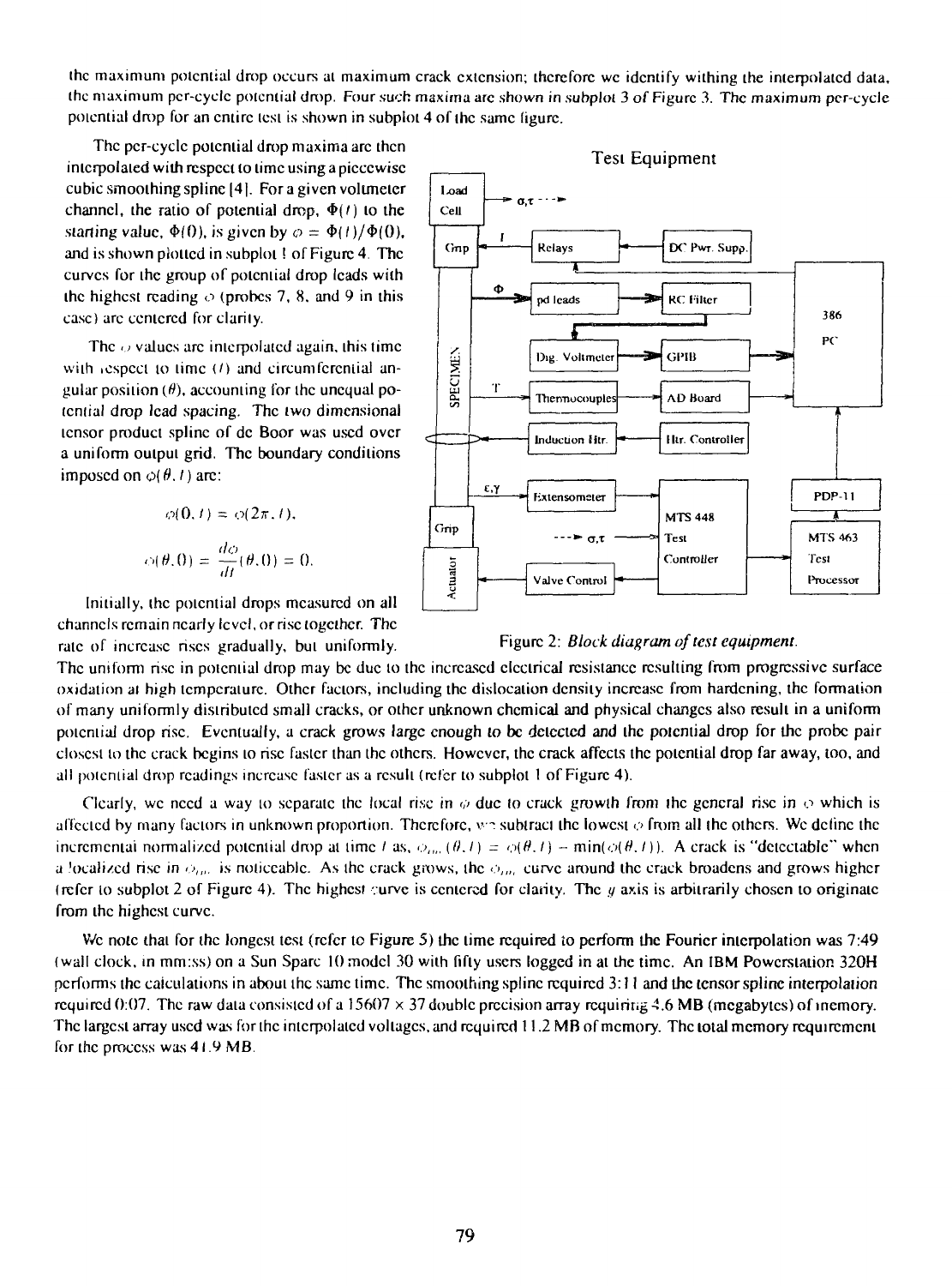

Figure 3: *Fourier analysis.* The procedure for performing the Fourier interpolation on one of nine potential drop (pd) channels is illustrated in this figure, for lest c9. 1. 300 raw data points (approximately 58 fatigue cycles) arc shown. Note the false wave pattern. There appear to be five everlapping waves shown. This an artifact of the data collection method. 2. Only 20 raw data points (+) are shown. The 10:1 Fourier interpolation is plotted with dots. 3. The per-cycle maxima (\*) of the Fourier interpolation is plotted. 4. Subplot 3 showed only four potential drop maxima. Subplot 4 shows an entire test ( $\mathcal{N}_1 = 1464$ ).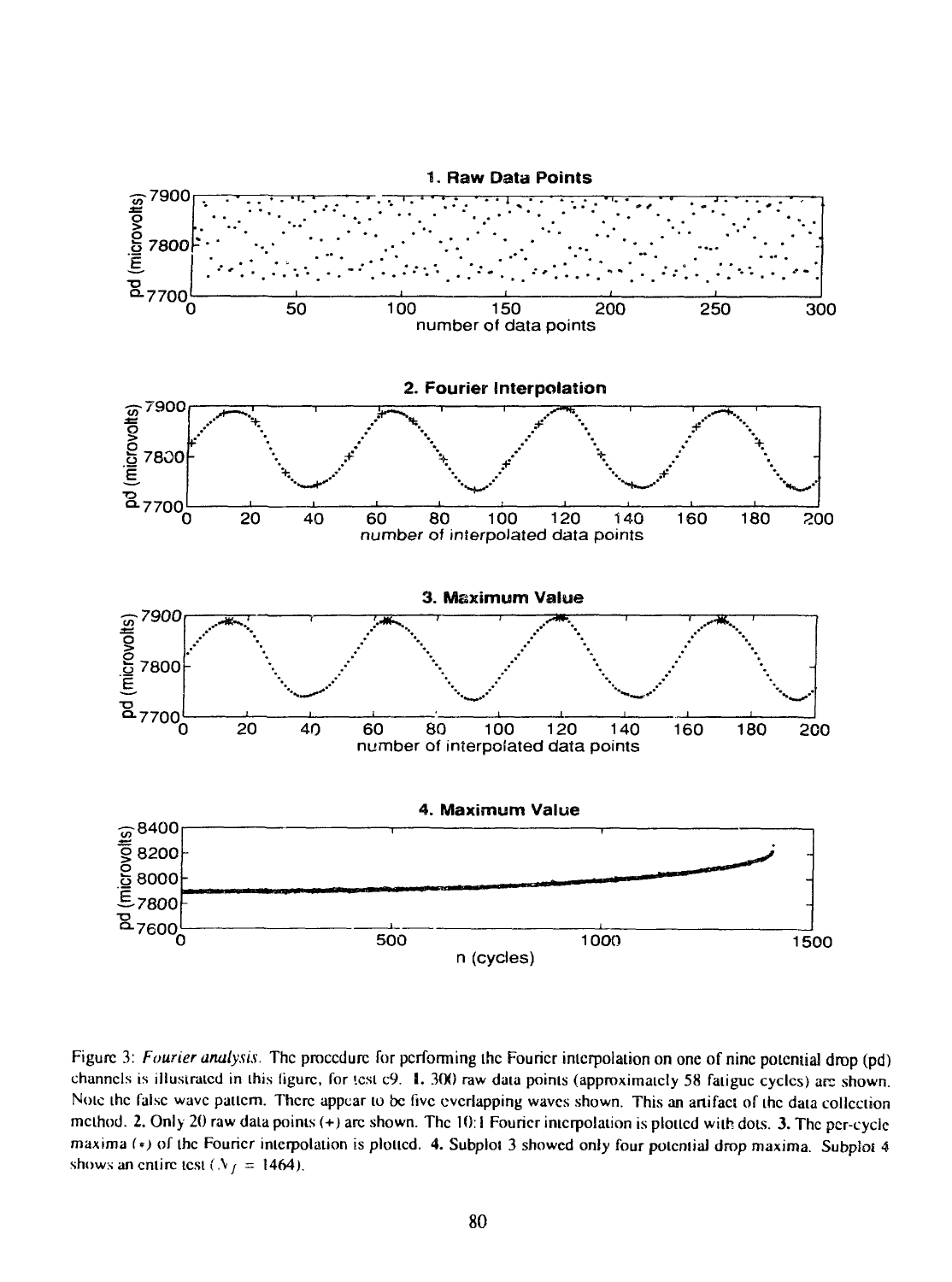

Figure 4 *Cubic spline interpolation procedure.* 1. The pd maxima shown in subp'ot 4 of Figure 3 are smoothed, normalized, and interpolated at 101 time points, and plotted for all nine voltmeter channels (ch). 2. The mesh points in subplot 1 arc interpolated over a uniform mesh in two dimensions, time (*t*) and position (*y*). *y* is measured horizontally from the highest curve. The lowest  $\phi$  per time step was subtracted to obtain  $\phi_{inc}$ .

#### TEST RESULTS

A iota) of six experiments were performed and arc summarized in Figure 5. Tests c6 and c7 were axial fatigue tests  $(z_{ij} = 6)$ . The follow-on tests were proportional loading tests. In tests c8 and c9 the axial and shear strain amplitudes were both .0043 and in tests dO and dl, the axial strain amplitude was .0025 and the shear strain amplitude was .0075. It appears that the cycles-to-failure  $(N_f)$  increases as  $\epsilon_n$  decreases, as might be expected. In all tests,  $\phi$  initially rises uniformly for all channels, and as a result,  $\phi_{\mu\nu}$  remains close to zero. This is shown on all subplots in Figure 5 as a "plateau" for the initial portion of the lest. Eventually, a "hill" appears on the plot and grows and broadens. The increase  $\mathbf{i} \mathbf{n} \phi_{lm}$  corresponds to crack growth. In all cases, the location of the hill corresponds to the position of the crack.

For test c6, the data is shown truncated after 1443 cycles (8.08 h). After this time, the crack had grown very large, and the  $\phi_{\text{av}}$  for those times is too high to plot on the same scale as the portion of the test shown. For the same reason, the c7 test data is shown truncated after 265 cycles (2.67 h).

Test c7 was intended to check the effect of introducing a defect of known geometry part way into the test. After 176 cycles a .54 mm diameter, .65 mm deep hole was drilled. The result was a slight rise in  $\phi_{inc}$ , which appears as a small upward step at  $(y, t) = (0, 0.97)$  in subplot c7 of Figure 5. After  $t = 0.97$ h, a crack formed at the hole and grew until the icsi was stopped. This corresponds to the rise and spread of the curve after .97 h in the ploi.

#### THEORETICAL POTENTIAL DROP NEAR THE CRACK

In this section, we compute the potential drop predicted by electrostatic theory for the measured final crack geometry. We will compare our potential drop measurements with Tada'a solution  $\omega$  Laplace's equation for a semi-clliptical fiat crack in a semi-infinite body  $\{5\}$  (refer to Figure 6) The potential at any point in the body is given by:

$$
\Phi = zE_{\infty} \left\{ 1 + \frac{\lambda^2}{2E(k)} \int_{D^2} \frac{dt}{t\sqrt{t(t+1)(t+\lambda^2)}} \right\},
$$
 (1)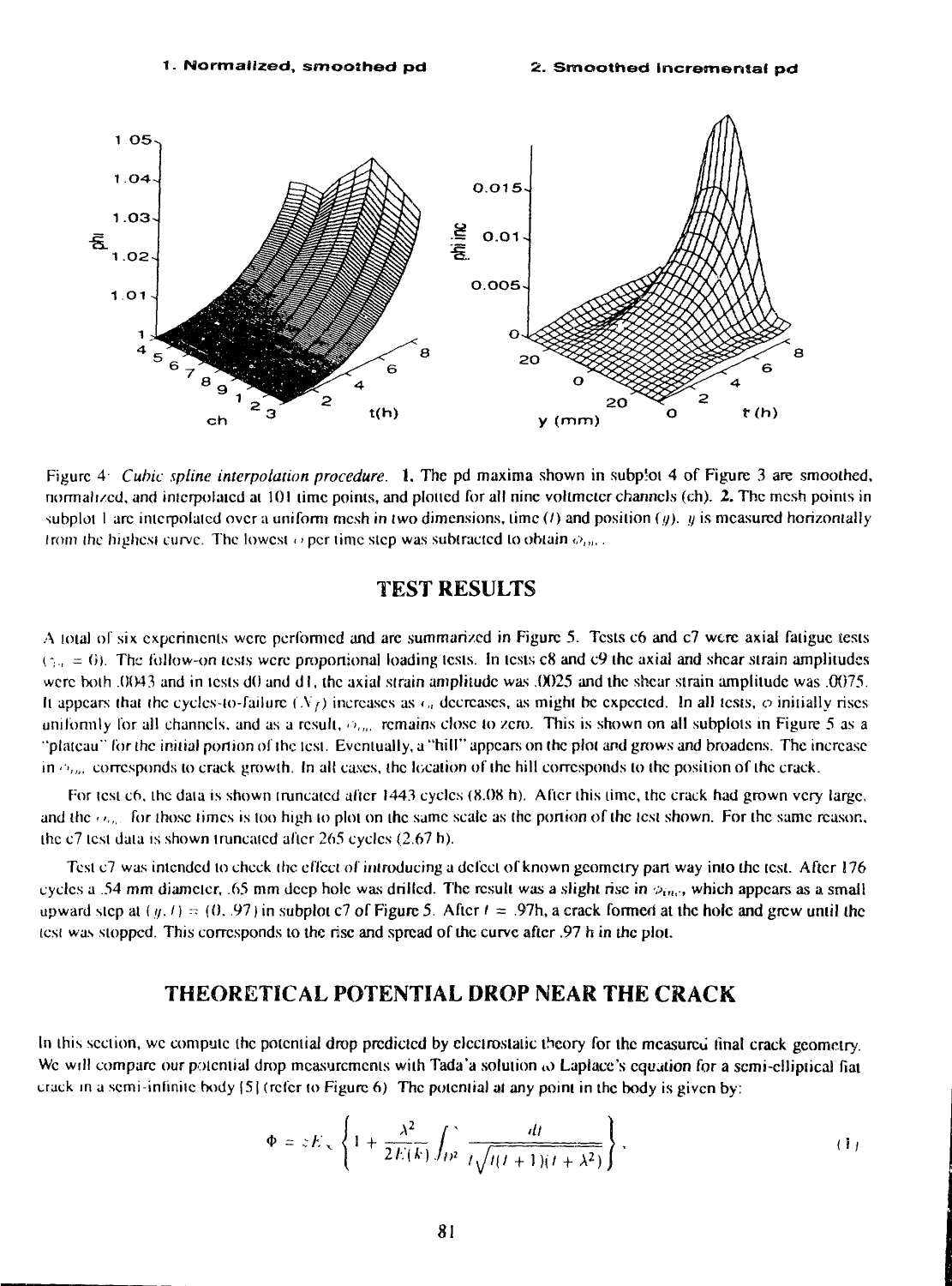



$$
c8 \hspace{2.5cm} c8
$$

0.04^

O

-20

Ō

 $20$ 

 $\frac{9}{2}$  0.02









20

 $10$ 

| Test           | $\epsilon_{\rm n}$ | きつっ      | $N_{\ell}$ | (h)  | $2a_f$<br>(mm) | $\omega_{in}$                   | Data file<br>size(MB) | Number of<br>data points |
|----------------|--------------------|----------|------------|------|----------------|---------------------------------|-----------------------|--------------------------|
| cб             | .005               | $\Omega$ | 1461       | 8.2  |                | $37.2$ $4.9 \times 10^{-3}$ i   | 17                    | 7329                     |
| $\mathcal{C}7$ | .005               | $\theta$ | 538        | 3.0  |                | $13.9 \quad 4.0 \times 10^{-3}$ | 0.7                   | 2690                     |
| c8.            | (0.043)            | 0.0025   | 2249       | 13.7 |                | $19.3 \t3.9 \times 10^{-2}$     | 2.9                   | 11640                    |
| c9.            | .0043              | 0.0025   | 1464       | 8.4  |                | $10.9$ $2.0 \times 10^{-2}$     | 1.8                   | 7510                     |
| d0             | (0.025)            | 0.0043   | 3021       | 17.5 | 26.1           | $3.9 \times 10^{-2}$            | 3.7                   | 14310                    |
| d I            | (1025)             | 0.0043   | 2774       | 16.0 |                | $16.3 \t3.8 \times 10^{-2}$     | 3.4                   | 14340                    |

Figure 5: *Experimental results*.  $\Delta f =$  cycles to failure,  $t_f =$  time to failure.  $2a_f =$  final crack size.  $\phi_{in} =$  final incremental normalized poicniial drop. Tests c6 and c7 were axial laliguc tests. Tcsis c8, c9, dO. and dl were biaxial icsis. [after 1443 cycles (8.08 h). {after 265 cycles (2.67 h). In lest c7, a .54 mm diameter hole was drilled aficr 176 cycles  $(0.97 \text{ h})$  as a check on the sensitivity of the experimental technique.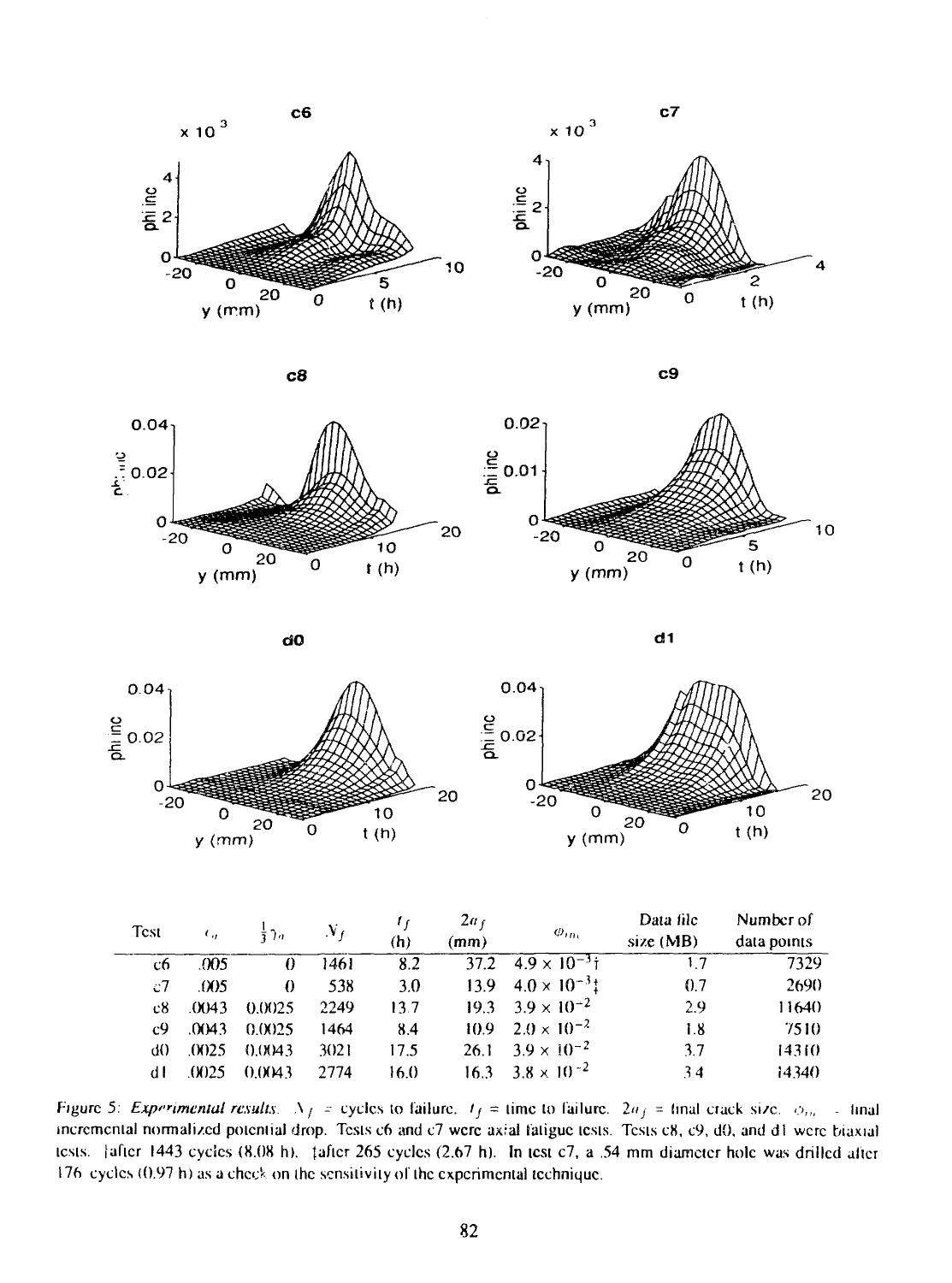

Figure 6: *Crack geometry and Tada's solution to Laplace's equation*

where  $E_i$ , is the electric field strength at infinity, E is the complete elliptic integral of the second kind with modulus k, where  $\lambda = \sqrt{1 - \lambda^2}$ ,  $\lambda$  is the crack "aspect ratio", given by  $\lambda = b/a$ , and *D* is the "effective distance" measured from the crack to the position  $(x, y, z)$ , and is found by solving

$$
\frac{Y^2}{D^2 + \lambda^2} + \frac{Y^2}{D^2 + 1} + \frac{Z^2}{D^2} = 1.
$$
 (2)

where  $\lambda = x/a$ ,  $Y = y/a$ , and  $Z = z/a$ . For surface potential measurements  $x = 0$ , and the solution to equation 2 is:

$$
D(Y, Z) = \sqrt{\frac{Y^2 + Z^2 - 1 + \sqrt{(Y^2 + Z^2 - 1)^2 + 4 \cdot Z^2}}{2}}.
$$

Equation 1 gives the normalized potential drop from a single voltage probe pair lead to the crack center, but a potential drop measurement is taken between *pairs* of leads. For a crack located at a distance // from (he lower row of leads, the potential drop is

$$
\Phi = hE_{\infty} \left\{ 1 + \frac{\lambda^2}{2E(k)} \int_{D_{n,b}^2} \frac{dt}{t \sqrt{t(t+1)(t+\lambda^2)}} \right\} + (t-h)E_{\infty} \left\{ 1 + \frac{\lambda^2}{2E(k)} \int_{D_{n,b}^2} \frac{dt}{t \sqrt{t(t+1)(t+\lambda^2)}} \right\},
$$
(3)

where  $U_{n,h} = D\left(\frac{y}{a},\frac{h}{a}\right)$  and  $D_{n,l-h} = D\left(\frac{y}{a},\frac{l+h}{a}\right)$ . The observed potential drop should correspond to equation 3 only if the crack is the sole factor affecting electrical resistivity. However, it was mentioned in the Analysis section that there arc many other factors that have a much greater influence on  $\Phi$  than the crack does. The theoretical  $\Phi$  of equation 3 includes the general rise noted on all channels, which we subtract to obtain the incremental value.

Let the minimum potential drop be  $\Phi_{min}$ , calculated from equation 3 using  $y = y_{max}$ . In the cylindrical geometry,  $y_{max}$  is half the specimen circumference, or 14.5 mm in specimen c9, for example. If we subtract the minimum potential drop from any other potential drop, we obtain an "incremental" value. If we normalize this potential to the value that would be obtained if no crack were present, we predict:

$$
\phi_{inc} = \frac{1}{l} \cdot \frac{\lambda^2}{E(k)} \left\{ h \int_{D_{q,b}^2}^{D_{q_{max},b}^2} \frac{dt}{t \sqrt{t(t+1)(t+\lambda^2)}} - (l-h) \int_{D_{q,l+b}^2}^{D_{q_{max},l+h}^2} \frac{dt}{t \sqrt{t(t+1)(t+\lambda^2)}} \right\}.
$$
 (4)

An approximate evaluation of equation 4 is plotted in Figure 6, using the measured final specimen crack geometry for test c9. In that test, a 10.9 mm crack formed 4.7 mm above the lower row of potential drop leads. The predicted  $\varphi$  for